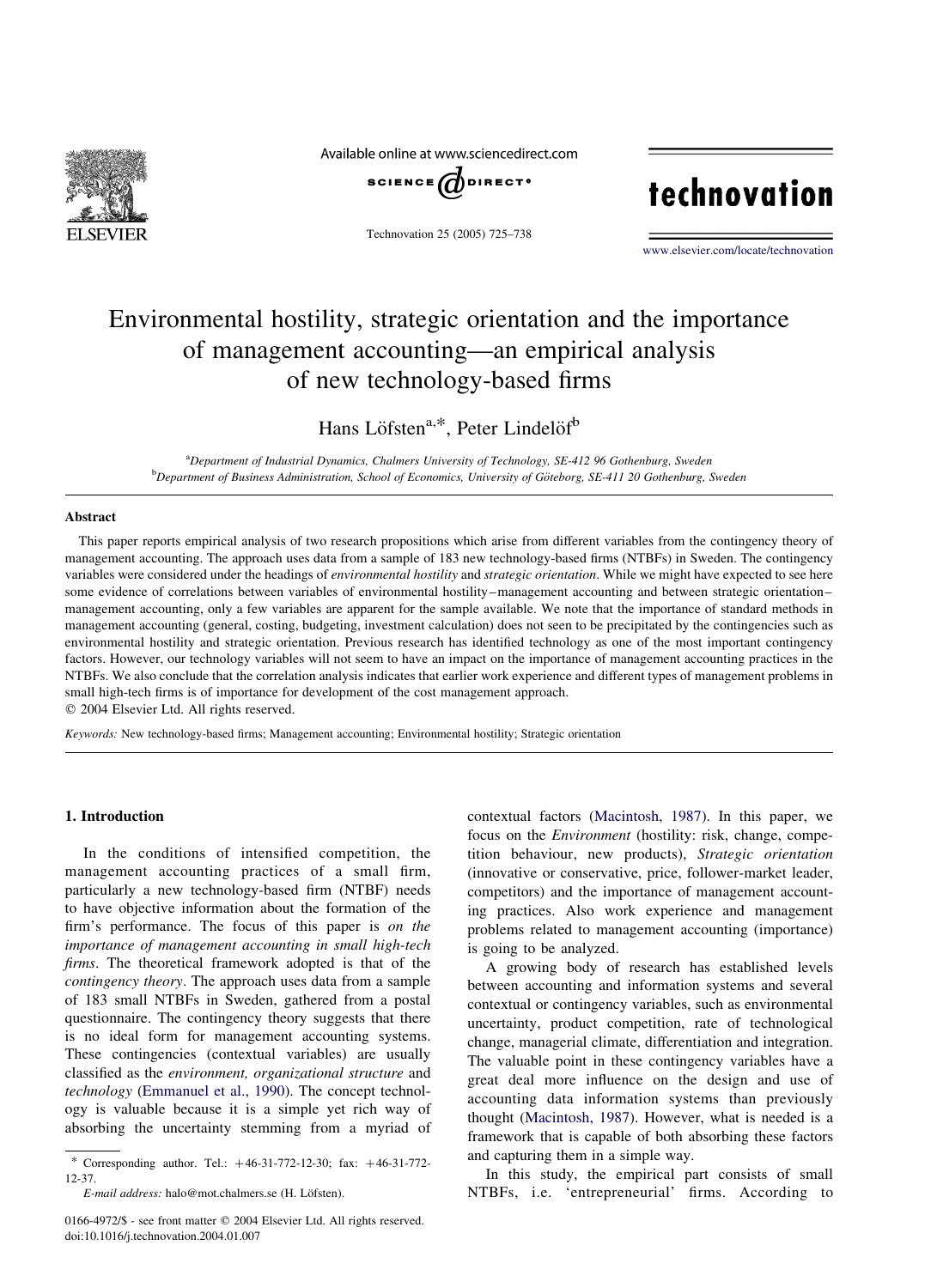[Borch et al. \(1999a,b\)](#page--1-0), entrepreneurial firms will have strategies related to innovation and growth characterized by risk-taking. Innovation may be defined as the willingness to place strong emphasis on technological development ([Slevin and Covin, 1994](#page--1-0)). The advantages of studying small business management from a *firm behaviour* perspective are that [\(Slevin and Covin, 1994](#page--1-0)): (i) firm behaviour, as strategy, structure and performance, are more clearly understood than when only studying characteristics of individual entrepreneurs (ii) firm behaviour is more easily measured than at the individual level and (iii) firm behaviour is more manageable. A firm-level behaviour can be managed by the creation of particular resources and strategies and may thus allow considerable managerial intervention.

This study makes a contribution to the existing management accounting practices and their importance for the NTBFs regarding environmental hostility and strategic orientation. There are a couple of environmental variables that have influenced high-technology firms. Together with the cost structure in the firm, we argue that they mainly determine the importance of management accounting practices in the firm. One limitation is that we are not going to analyze how (changes) the contextual variables have influenced management accounting practices in the NTBFs. We will only measure the relationship between the contextual variables and the importance of management accounting practices.

The aim of this study is to *find empirical patterns of* management accounting practices (importance) according to hostile environments and strategic orientation in small NTBFs. The analysis is based on a set of variables which are used in the correlation analysis to identify management accounting importance for the small high-tech firms. The paper is organized as follows: Section 2 draws on previous research to identify the variables used in the study and to create a theoretical framework. The method and sample is presented in Section 3. The data are based on 183 small NTBFs in Sweden in 1999. The correlation matrixes are presented in Section 4 and finally, Section 5 presents a discussion and further research.

#### 2. Previous research and theoretical framework

### 2.1. Entrepreneurial firms, management and environment

Entrepreneurial orientation is often conceptualized as a latent construct comprising three dimensions: innovativeness, risk-taking and proactiveness. These three components of entrepreneurship are argued by [Miller \(1983\)](#page--1-0) to comprise a basic, undimensional strategic orientation. Innovativeness involves seeking creative or unusual solutions to problems and needs. In entrepreneurship research and economic studies, innovativeness is often viewed as a surrogate measument for entrepreneurship

([Miller and Friesen, 1982](#page--1-0)). The risk-taking dimension refers to the willingness of management to commit significant resources to opportunities in the face of uncertainty. Proactiveness is defined in terms of the firm's propensity, aggressively and proactively to compete with its rivals.

On the basis of this three-dimensional construct of entrepreneurial orientation, a firm's strategic posture can be established along a ranging from conservative to entrepreneurial [\(Covin and Slevin, 1989; Miller and Friesen, 1983\)](#page--1-0). Conservative firms tend to be risk-adverse, non-innovative and reactive. Entrepreneurial firms tend to be risk-takers, innovative and proactive. The conservative–entrepreneurial dichtomy also shares similarities with some of the dichtomies developed in the NTBF literature. Findings demonstrate that small firms are in general expected to favor differentiation strategies, since they only rarely will be able to utilize economies of scale. Small firms may possess various bundles of resources that serve as the foundations for development. According to the resource-based view ([Penrose, 1959\)](#page--1-0), differences in resources should be utilized and lead to differences in sustainable competitive advantage.

[Ackroyd \(1995\)](#page--1-0) identified 11 distinguishing characteristics of small high-technology firms, for example, lack of hierarchy and boundaries, high mobility including growth and replication and an impressive ability to respond quickly to technological and market developments. These firms are also very customer-oriented, and innovative: their growth is often constrained by skills shortage. [Van der Auwera and](#page--1-0) [Eysenbrandts \(1989\)](#page--1-0) compiled a set of specific advantages of small versus medium/large NTBF's in Belgium. Small NTBF's have a greater job flexibility and less hierarchy. The flow of information between management and production is faster and they have a better view over the innovation process. Small firms also have a direct relationship with suppliers and customers and they respond more rapidly to direct demand from abroad. [Segers \(1993\)](#page--1-0) underlines that there is an increased emphasis on NTBFs [\(Rothwell, 1983,](#page--1-0) [1984; Oakey et al., 1988](#page--1-0)) and on strategic partnerships or alliances [\(Doz, 1988](#page--1-0)).

According to [Borch et al. \(1999a,b\),](#page--1-0) entrepreneurial firms will have strategies related to innovation and growth characterized by risk-taking. Innovation may be defined as the willingness to place strong emphasis on technological development ([Slevin and Covin, 1994\)](#page--1-0). The advantages of studying entrepreneurship and small business management from a firm behaviour perspective are that [\(Slevin and](#page--1-0) [Covin, 1994\)](#page--1-0): (i) firm behaviour, as strategy, structure and performance, are more clearly understood than when only studying characteristics of individual entrepreneurs (ii) firm behaviour is more easily measured than at the individual level and (iii) firm behaviour is more manageable. A firmlevel behaviour can be managed by the creation of particular resources and strategies and may thus allow considerable managerial intervention.